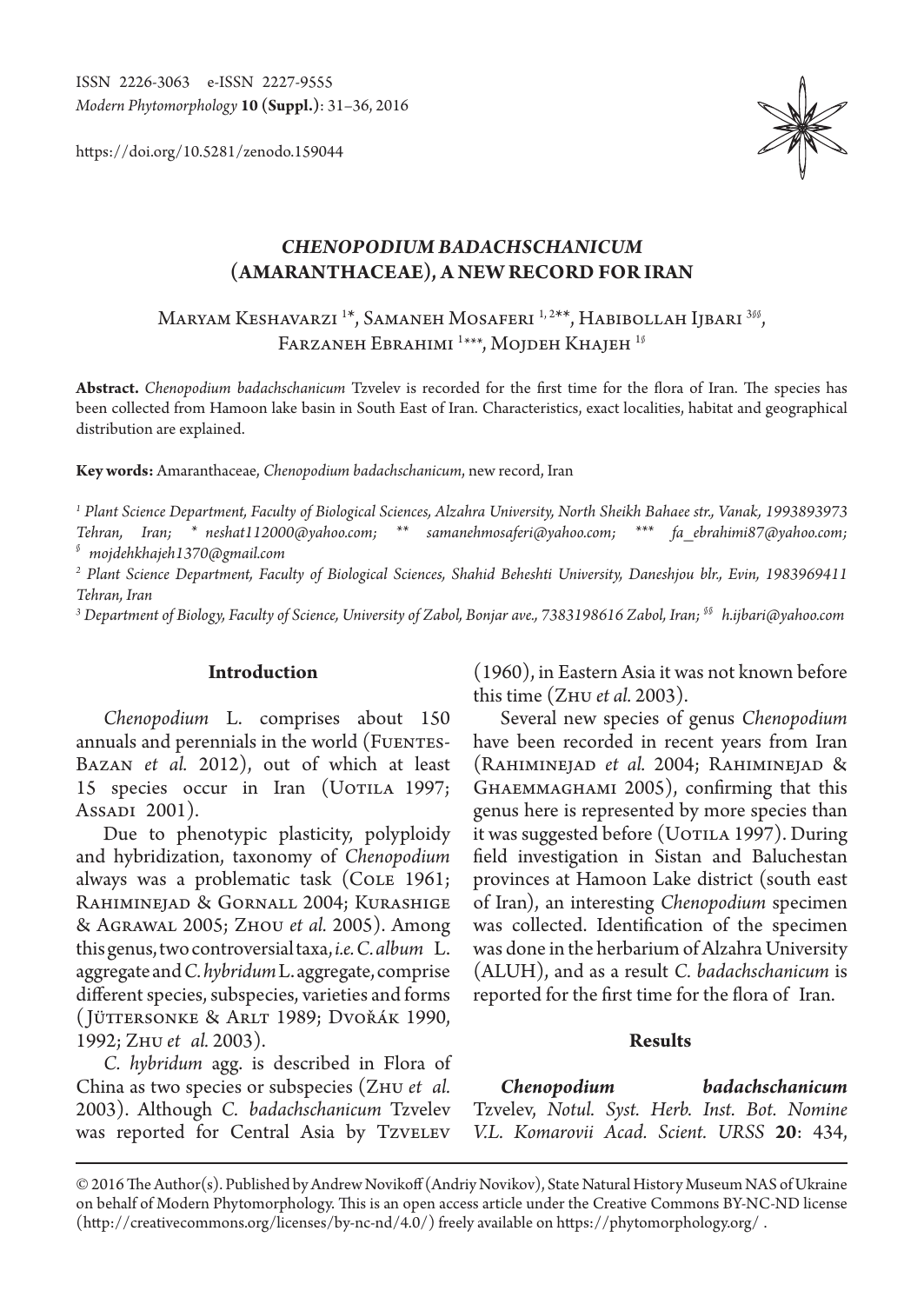

**Fig. 1.** Map showing locations of *Chenopodium badachschanicum* in Iran  $\langle \star \rangle$  and adjacent countries  $\langle \bullet \rangle$ .

1960; Ovtšinnikov, Fl. Tadž. SSR **3**: 328, 1968; Pratov in Bondarenko & Nabiev, Consp. Fl. As. Med. **3**: 42, 1972; Uotila in Rech. f., Fl. Iran. **172**: 40, 1997.

**Description.** Sparsely farinose to subglabrous annual, stem to 30 cm, yellowishgreen, erect, angular, branched, lower branches sub-opposite. Petiole usually *c.* 1/3 of the length of leaf blade, blade thin, 3-8(-15) cm, lanceolate, with outward-projecting acute basal lobes and 0-2 lobe-like acute teeth on both sides, otherwise entire, apex acute to acuminate, base sub-truncate to slightly cordate, bracts narrowly triangular, hastate, entire, uppermost lanceolate. Inflorescence narrow, lax, mostly leafless, terminal and axillary, cymose -dichasial, branches divaricate, solitary or several loosely together. Perianth segments 5, connate to below the middle, partly spreading in fruit, with a strong midrib visible especially inside, back apically keeled. Stamens 5. Stigmas 2-3. Part of fruits falling with perianth. Pericarp persisting. Seeds horizontal, black, (1.2-)1.4- 1.6(-2.0) mm in diameter, round in outline, margin somewhat acute, testa with large, irregular but mostly radially elongated pits, radial furrows and other rugosities, sometimes almost smooth (Figs 1-3).

**Flowering and fruiting.** June – September. **Studied population. IRAN**: Sistan & Baluchestan, 7 km south of Hirmand, Barahoii village (*ALH – ha105*).

**General distribution.** C Asia, NE Afghanistan, N Pakistan, N India, China, Nepal.

**Notes.** *C. badachschanicum* is an element of the *C. hybridum* aggregate. This is a tiny annual species. Type specimen was not available; there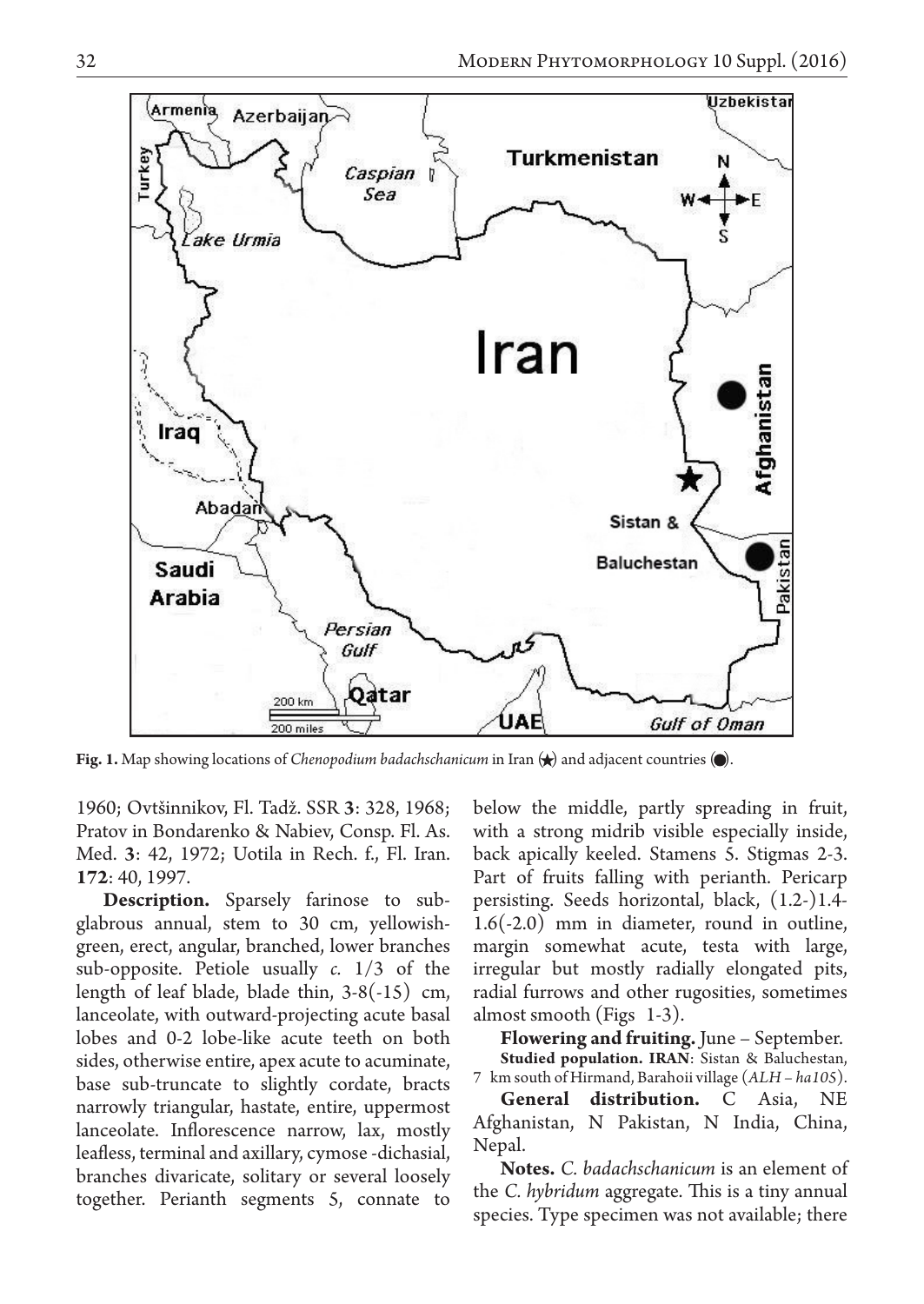| Alzahra University<br>Faculty of Bio. Sci. Herbarium<br>しんし<br>No: ALH-Lea 105<br>Family: Americante Cose<br>Sci. Name: Chena peckins bodach sharicum<br>Locality: Sistem by Soluchesters Koss Himsel<br>Collector: Ijbari Detector: M. Keshavarzi |
|----------------------------------------------------------------------------------------------------------------------------------------------------------------------------------------------------------------------------------------------------|

**Fig.2.** General view of collected *Chenopodium badachschanicum*.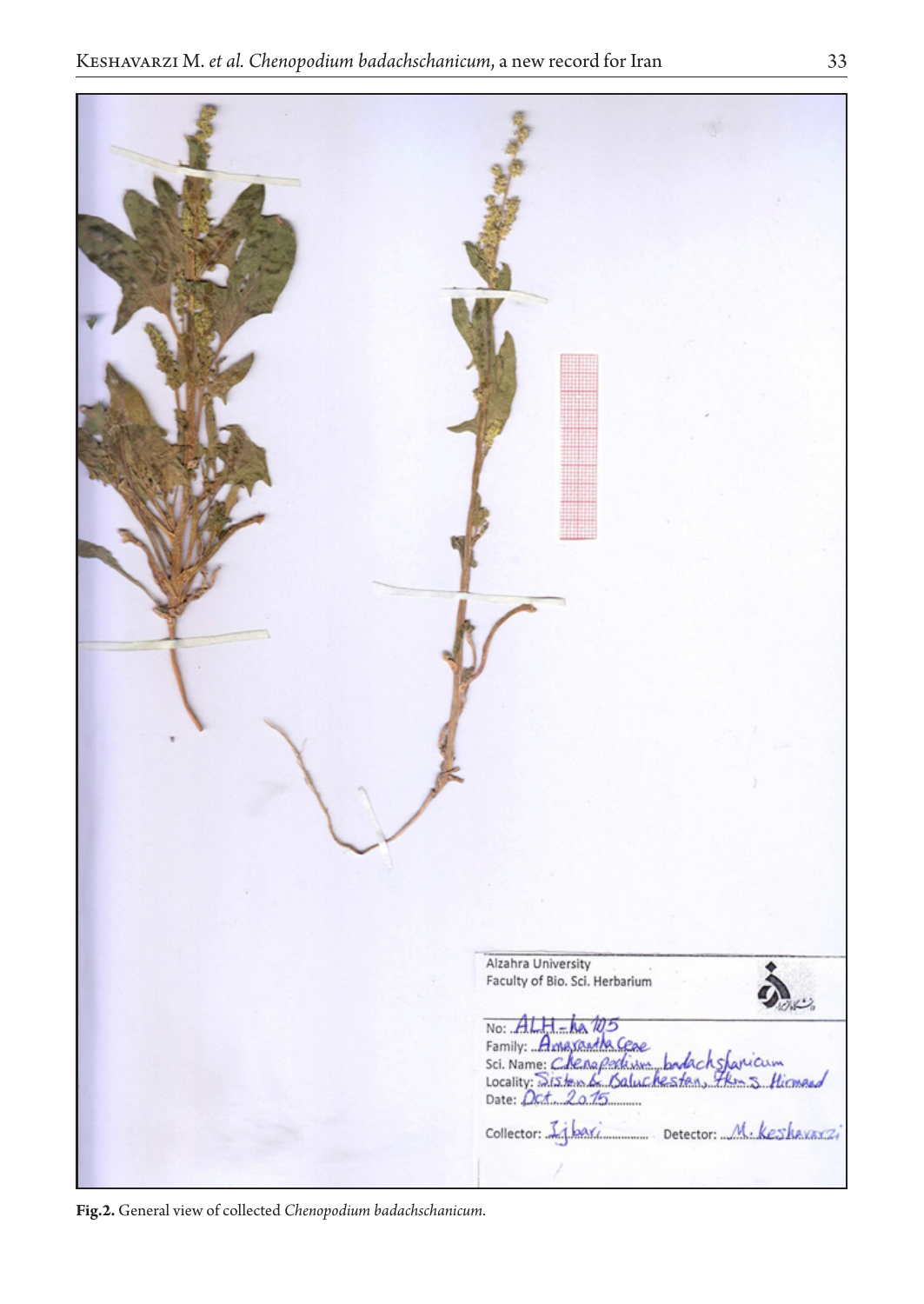

**Fig.3.** Different parts of collected *Chenopodium badachschanicum*: **A** – flowers; **B** – stem; **C** – abaxial surface of the leaf; **D** – adaxial surface of the leaf.

was only description of the species from the Flora of Pakistan (Perveen & Qaiser 2012). Details of its description were compared with available references (FREITAG et al. 2001). According to the descriptions given in Flora of Pakistan, the specimen was identified as *C. badachschanicum*. To be sure about the species identification, micro-morphology of the pollen grains was studied (Fig. 4).

This species is sympatric with *C. murale* L. which shows great morphological variability in different localities of Iran, so their pollen grains were compared. In particular, exine thickness in studied *C. badachschanicum* (2.52 µm) was in concordant with Perveen & Qaiser (2012) measurements for Pakistan.

### **Acknowledgements**

We are grateful for the financial supports of the Research Council of Alzahra University in the study of Hamoon lake basin.

# **References**

- **Assadi M. 2001.** *Chenopodium*. In: Assadi M., Maassoumi A.A., Khatamsaz M., Mozaffarian V. (eds), Flora of Iran. **Vol. 38**: 27–65. Research Institute of Forests and Rangelands Press, Tehran.
- **Cole M.J. 1961.** Interspecific relationships and intraspecific variation of *Chenopodium album* in Britain. 1. The taxonomic delimitation of the species. *Watsonia* **5**: 47–58.
- **Dvořák F. 1990.** Study of *Chenopodium interjectum* J. Murr, *Ch. mixtifolium* J. Murr and *Ch. laciniatum* J. Murr. *Feddes Repert.* **101**: 347–371.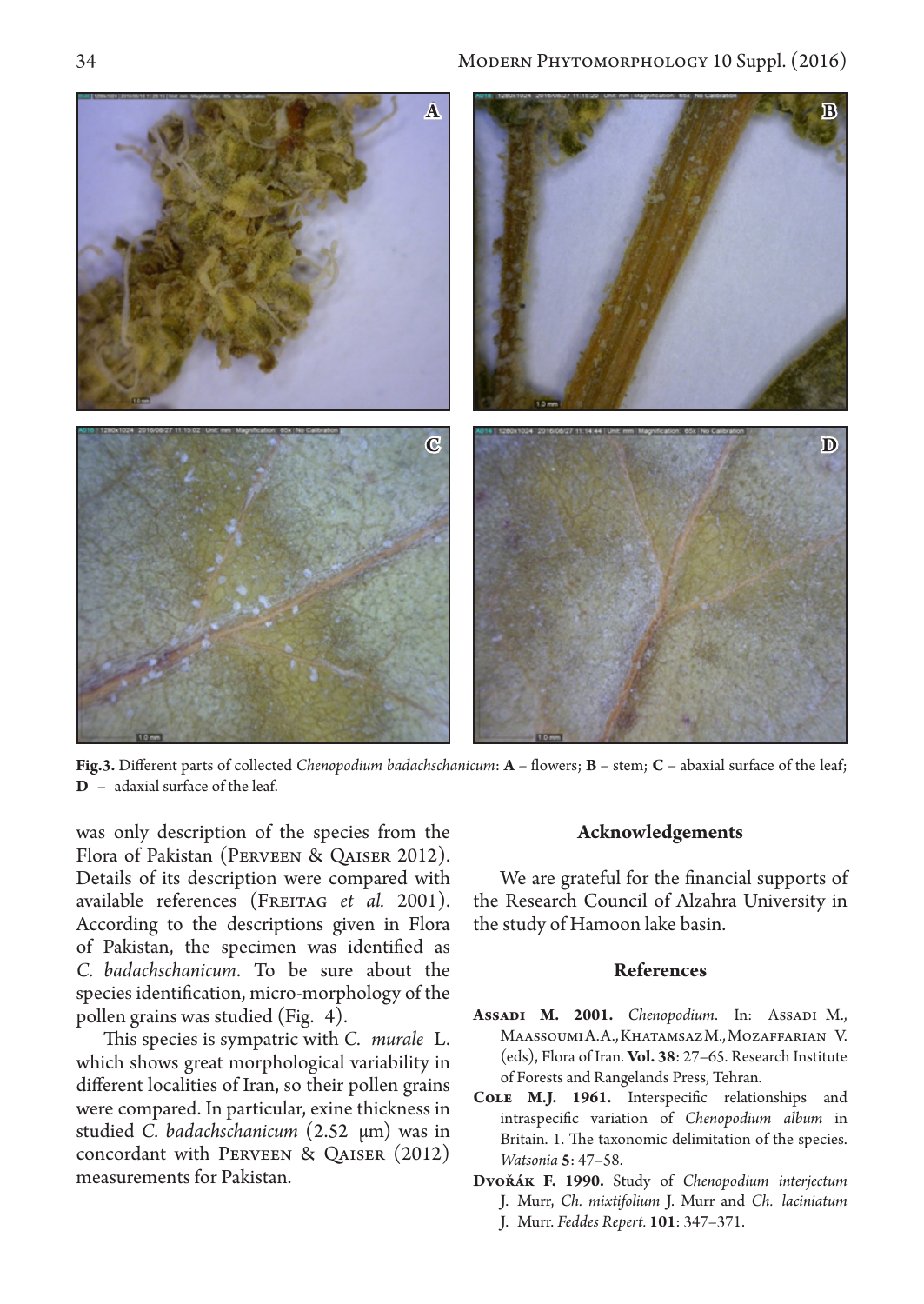

**Fig. 4.** Pollen grains of *Chenopodium murale* (**A, C**) and *C. badachschanicum* (**B, D**).

- **Dvořák F. 1992.** Study of *Chenopodium purpurascens*  B. de Juss. ex Jacq. and on some related taxa. *Feddes Repert.* **103**: 153–173.
- FREITAG H., HEDGE I.C., JAFRI S.M.H., KOTHE-**Heinrich G., Omer S., Uotila P. 2001.**  Chenopodiaceae. In: Ali S.I., Qaiser M. (eds), Flora of Pakistan. **Vol. 204**: 1–213. Missouri Botanical Press, St. Louis.
- **Fuentes-Bazan S., Mansion G., Borsch T. 2012.**  Towards a species level tree of the globally diverse genus *Chenopodium* (Chenopodiaceae). *Mol. Phyl. Evol.* **62**: 359–374.
- JÜTTERSONKE B., ARLT K. 1989. Experimentelle Untersuchungen über die infraspezifis-che Struktur von *Chenopodium album* L. sowie Untersuchungen an *Chenopodium suecicum* J. Murr. *Feddes Repert.* **100**: 1–63.
- **Kurashige N.S., Agrawal A.A. 2005.** Phenotypic plasticity to light competition and herbivory in *Chenopodium album* (Chenopodiaceae). *Am. J. Bot.* **92 (1)**: 21–26.
- PERVEEN A., QAISER M. 2012. Pollen flora of Pakistan – LXX: Chenopodiaceae. *Pakistan J. Bot.* **44 (4)**: 1325–1333.